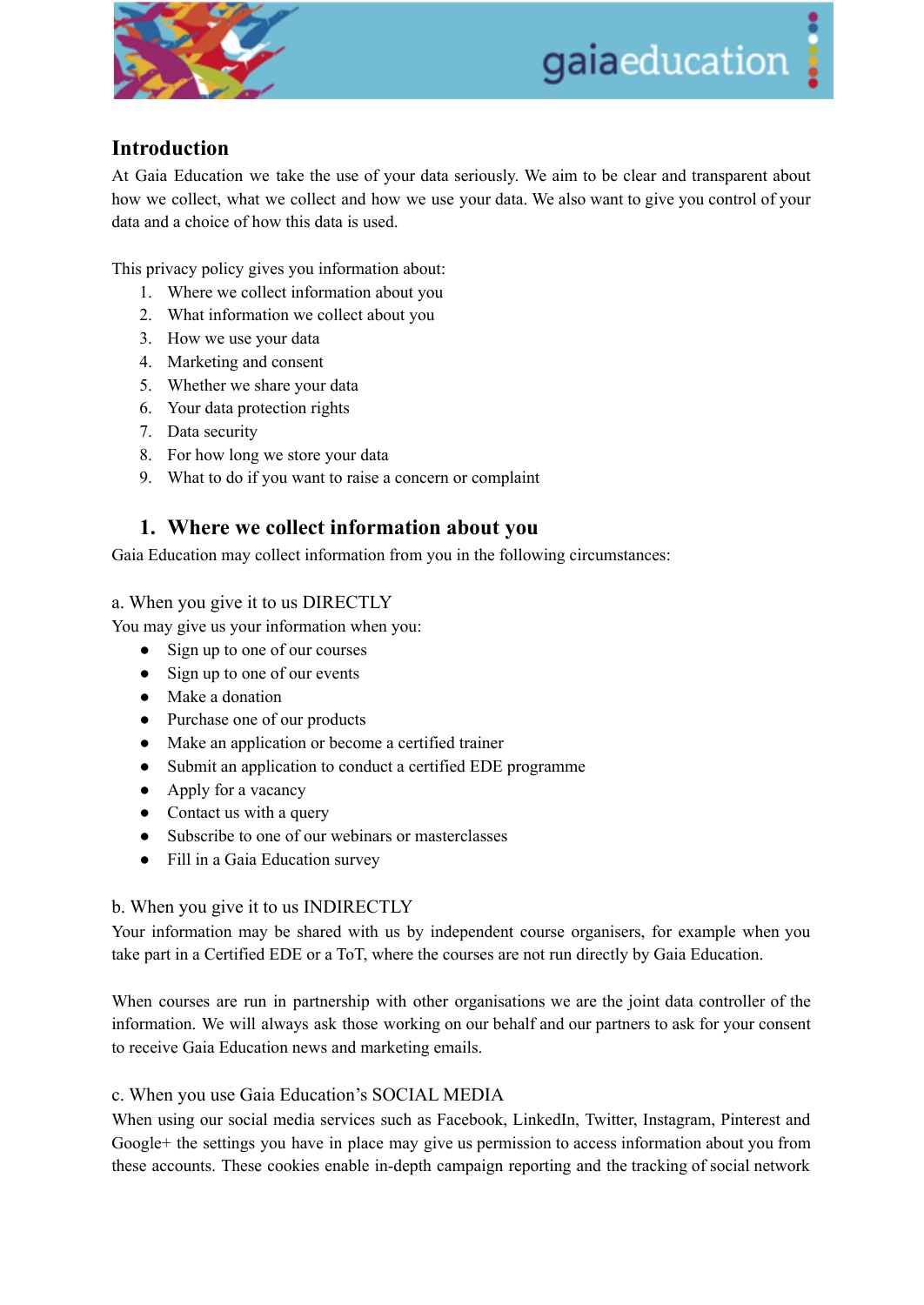

users when they visit our websites by using a tagging mechanism provided by those social networks. If you want to change what information is shared with us you can refer to the following privacy notices to see how you can change your privacy settings:

<https://www.facebook.com/policy.php> <https://twitter.com/en/privacy> <https://www.linkedin.com/legal/privacy-policy> <https://help.instagram.com/155833707900388> <https://policy.pinterest.com/en-gb/privacy-policy> <https://policies.google.com/privacy?hl=en-GB&gl=uk>

d. When the information is publicly available

We might obtain personal data about individuals from places such as Companies House or information published in the media.

e. When we collect information via our WEBSITE

#### **Cookies**

Cookies are small data files that are served by our platform and stored on your device. The Gaia Education website is hosted by Simplero and it makes use of cookies for technical reasons and to enable a personalised experience for visitors and registered users.

#### **Newsletter subscription**

This site offers newsletter or email subscription services, and cookies may be used to remember if you are already registered and whether to show certain notifications which might only be valid to subscribed/ unsubscribed users. We use external programmes to send and manage marketing emails and newsletters.

#### **Google Services**

In our website we use several google services, like, Google Analytics and Google Tags, your information is stored and collected as cookies. These cookies are used to collect analytical information about how visitors use the website. All web traffic and usage information is collected in an aggregate form.

For more information about Google Analytics cookies, see the official Google [Analytics](https://developers.google.com/analytics/resources/concepts/gaConceptsCookies) page, or [how](https://www.google.com/policies/technologies/partner-sites/) google uses [information](https://www.google.com/policies/technologies/partner-sites/) from sites or apps that uses their services.

#### **Online shop website and debit/credit card security**

The Gaia Education website offers e-commerce or payment facilities and some cookies are essential to ensure that your order is remembered between pages so that we can process it properly.

The Gaia Education website uses third party platforms to process e-commerce transactions. This site uses the industry standard protocol which encrypts your information as it is transmitted over the internet.

If you visit our website, Gaia Education may collect certain information from your browser, such as the IP address (an IP address is a number that can uniquely identify a computer or other internet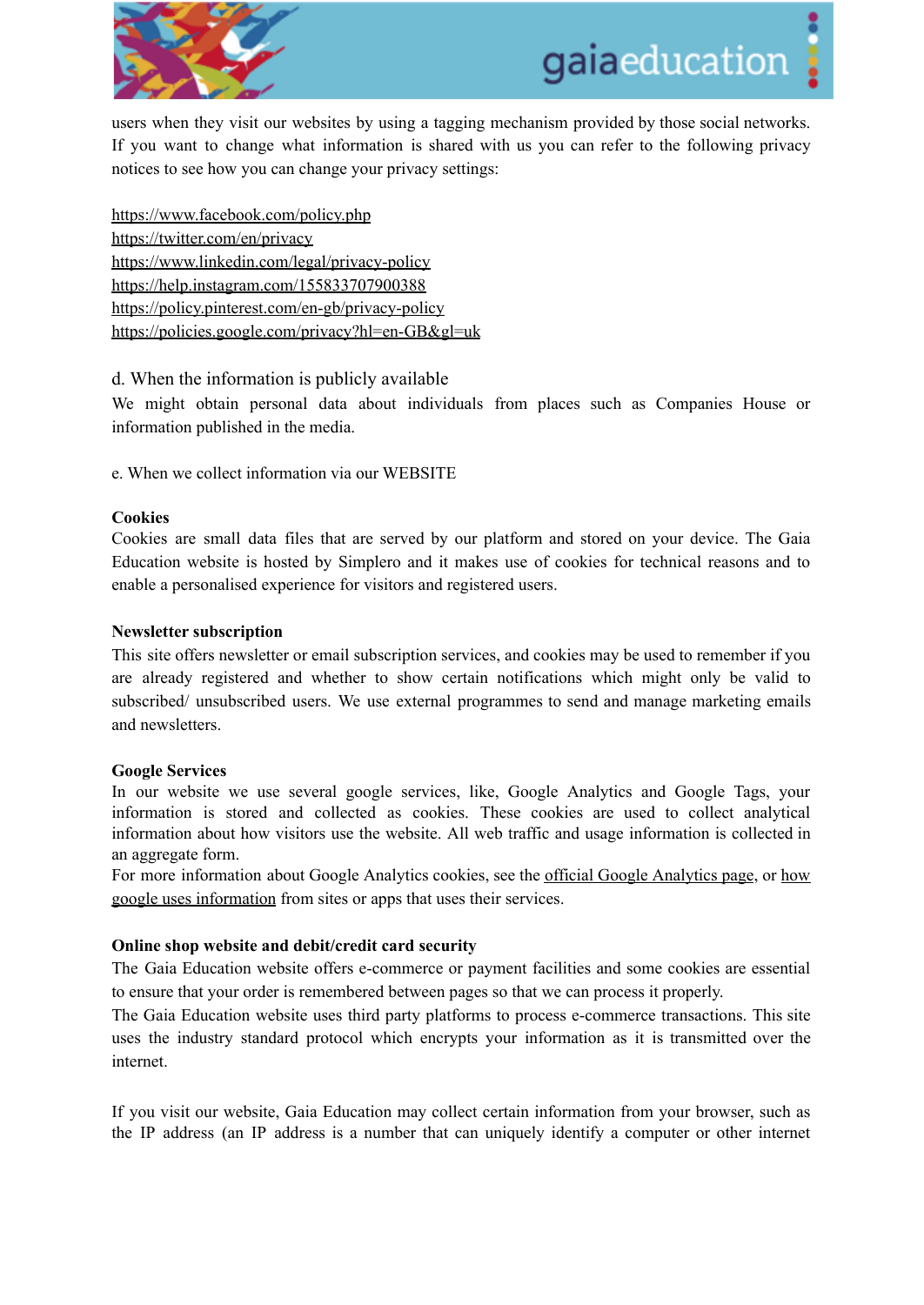

device). We can tell what website directed you to our website by looking at information from our browser.

The Gaia Education website contains links to external sites not owned or managed by us. We cannot be held responsible for the content or for the privacy of any external sites.

# **2. What information do we collect about you?**

#### **Personal data**

The following list is the personal data we may collect about you:

- First name and surname
- Email address
- Postal address
- Date of birth
- Country of residence
- Bank details
- IP addresses

#### **Sensitive personal data**

We only collect sensitive personal data where there is a clear reason for doing so and this is limited. Examples of when we may collect this data is if we need to provide services to you and we need to make adjustments based on your physical health needs, or if we need to support you to be able to take part in our course.

# **3. What lawful basis do we use to process data?**

There are six lawful bases for processing an individual's data, however, only three apply to our activities:

#### **Contract**

Information is processed to fulfil a contractual relationship.

#### **Legitimate interests**

Information is processed because it is within Gaia Education's legitimate interest to do so. Where we have used legitimate interests, we will always balance this with your rights and ensure that it has a minimal privacy impact.

#### **Consent**

Information is only processed based on your explicit consent.

# **4. How do we use your data?**

**For marketing and fundraising** Please see section 5

**When you sign up to one of our face-to-face courses** Including: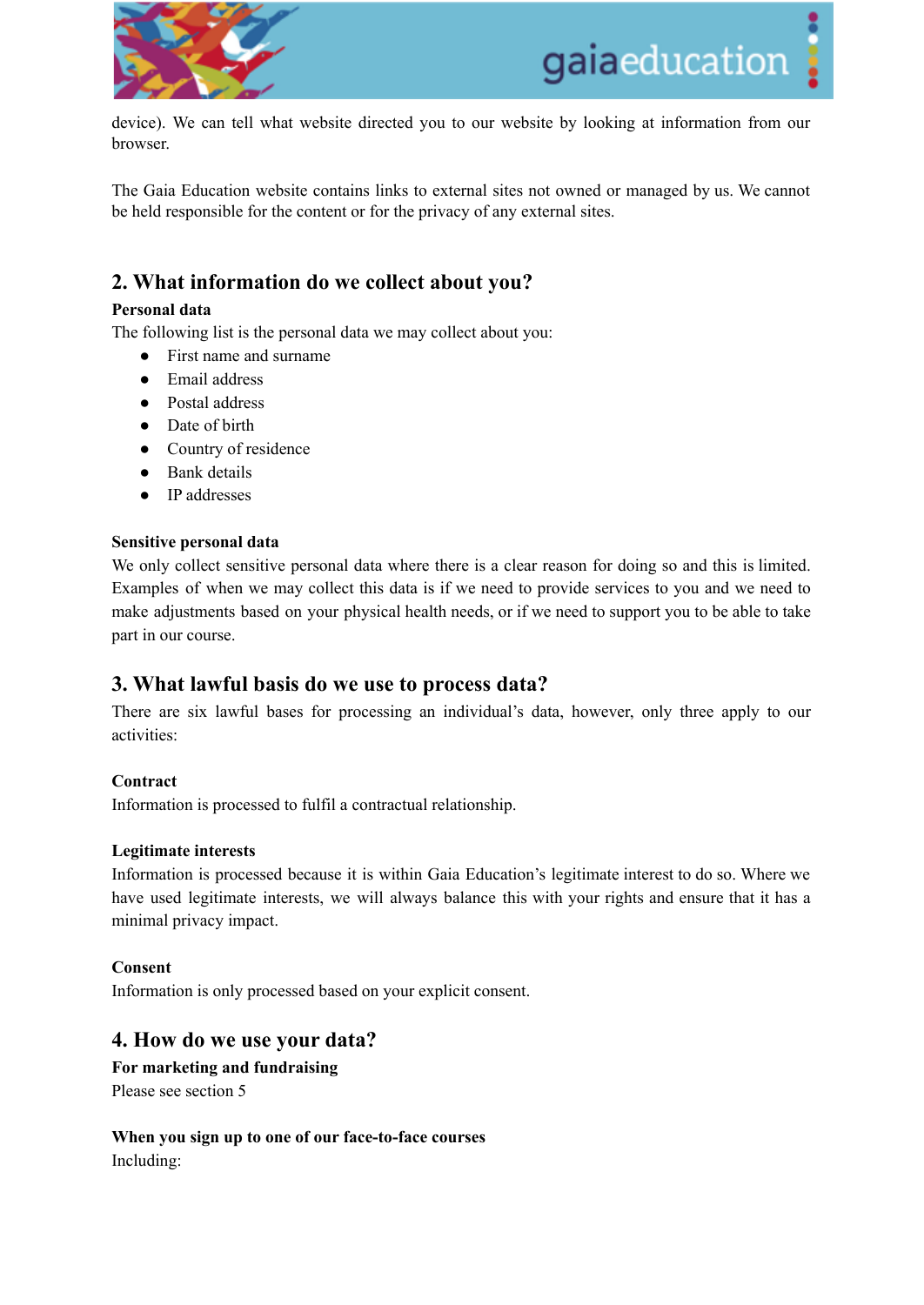

# gaiaeducation

- To process your payment
- To be able to contact you with details of the course
- To ensure that our courses can be tailored to individual learning needs
- So that we can cater to any mental/physical health needs and dietary requirements
- So that we can book and organise accommodation
- To ensure that we are adhering to the health and safety regulations of the course venue

#### **When you sign up to one of our e-learning courses**

Including:

- To process your payment
- So that we can register you on the online platform
- To generate individual login details for online courses
- To be able to provide you with your login details for online courses

#### **To fulfil contractual obligations**

Including:

- When you have bought a product or course from us we will need to process your payment in order to provide you with the product
- To confirm receipt of payment
- *●* To process your details in order to send you the product *this is very similar to the first point*
- In case we need to contact you about a transaction you have made

#### **Profiling**

We use profiling to segment our information so that we can effectively analyse it. This allows us to develop our marketing strategy to specifically target what information we send out and ensures that the information we send to you is relevant. It ensures that you only receive information that is appropriate, based on your engagement with us, and that we think you will find interesting. We will only send you information when you have given us your express consent to do so.

We may build your profile based on geographic or demographic information as well as how you have engaged with us before, what courses you have taken, and what products you have purchased from us.

#### **Administration and Governance**

- Maintaining 'do not contact' lists
- Asking you to take part in surveys about the course you have been on or the product you have bought, to help Gaia Education improve their work and products
- For reporting purposes
- Monitoring staff, board members, volunteers and employees for recruitment or compliance purposes
- Administration of payroll and staff benefits such as pensions
- If you contact us and we need the information you have provided in order to correspond with you
- Processing applications for certification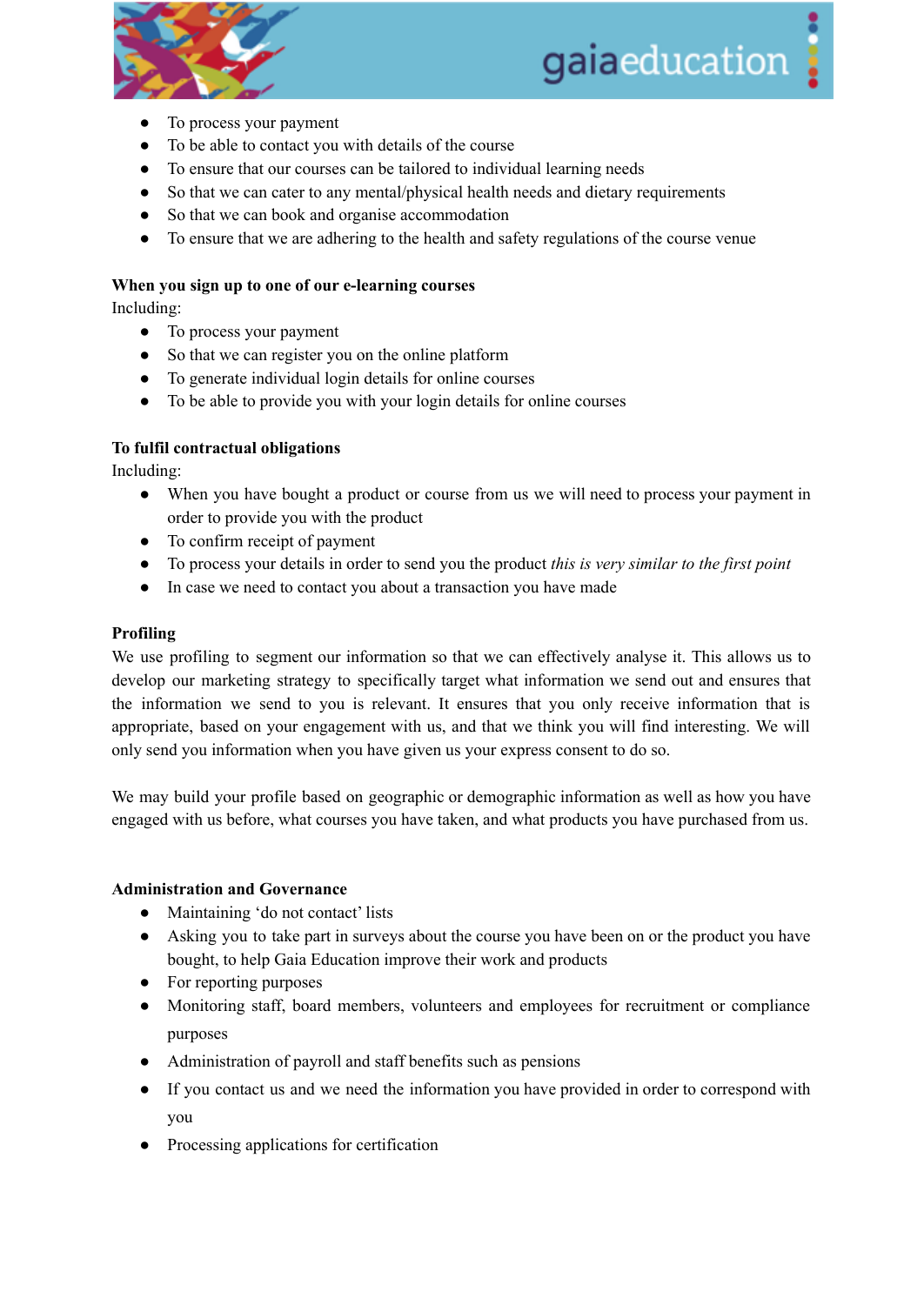

#### **Sharing your story**

With the consent of the individual we may use quotations from feedback we receive on our website. We also publish reports on our website from some of our courses.

# **5. Marketing & Consent**

From 25 May 2018 we only contact you for marketing purposes or to share our news with you where we have your express consent to do so. We will not send you marketing emails if you have asked us not to.

We make it easy for you to let us know if you want us to communicate to you or not. Our forms have a clear opt in to marketing and news tick box - if you do not tick it, we will not send you marketing emails.

When you do give consent you can opt out at any time by clicking 'Unsubscribe' at the bottom of our emails, or by emailing info@gaiaeducation.org

The maximum marketing that we carry out includes quarterly newsletters as well as weekly emails regarding upcoming courses. We only send information we think you will be interested in.

# **6. Do we share your information with anyone else?**

We will never sell your information to anyone else for the purposes of marketing and we only share it with necessary people.

Where we run a course or promotion in partnership with another organisation your details may need to be shared to fulfil our contract with you or for legitimate reasons. An example of this would be an organisation which is running a Training of Trainers - we need to send them your information in order to book you into appropriate accommodation and to deliver services tailored to your needs.

We may share information with third parties who are performing a service for us. An example of this is Zoho, a CRM management system and secure database where we store our information.

# **7. Your data protection rights under GDPR**

1. The right to be informed

Under GDPR, we will be as transparent as possible on how we use your data. This information will be given in our Privacy Policy where we will be as clear and concise as possible.

2. The right of access

You can write to us to ask us, free of payment, what information we hold about you at info@gaiaeducation.org. We will respond to you within 30 days after you have confirmed your identity.

3. The right to rectification

You have the right to ask us, free of payment, to change your details if they are not correct or up to date.

4. The right to erasure

You can ask us, free of payment, to delete your data and in most cases we will be able to do this. There may be some circumstances in which we have to keep your data.